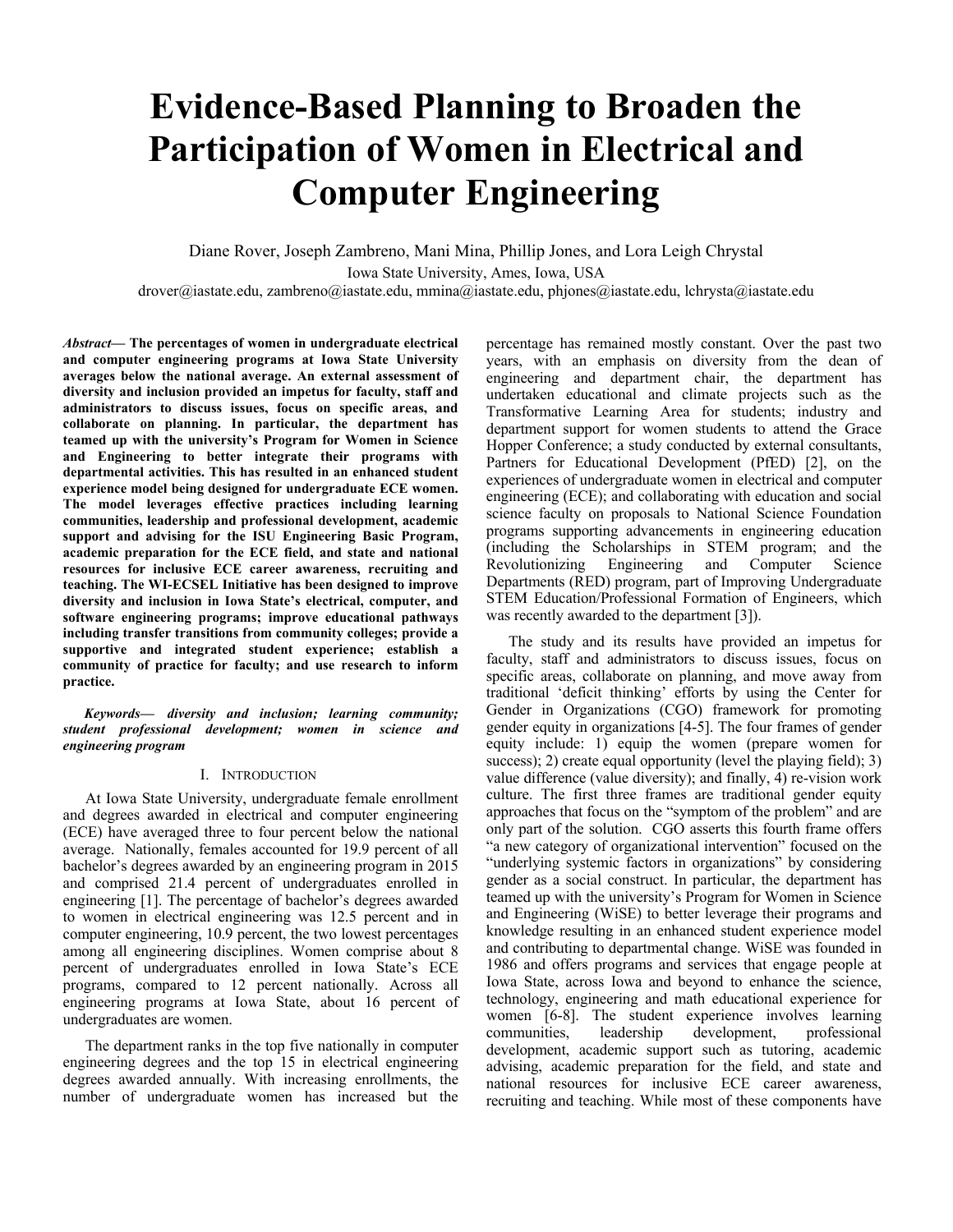been available, there was not a coordinated effort to use them on a larger scale to effect change. In addition, new research studies will be conducted to build on the PfED study's findings and inform student experience model implementation by exploring how undergraduate women in ECE develop and sustain their engineering identities, and what drives these women to thrive and persist in ECE degree programs.

This paper describes the collaborative planning process that the department has used to leverage, re-envision and integrate program elements. The student experience is based on new and existing evidence-based programming to support an improved climate for undergraduate women. In addition, this paper introduces the newly funded NSF RED project that will address organizational level change and thus a more complete solution to gender equity.

## II. PLANNING PROCESS

An in-depth look at diversity and inclusion was prompted in part by a charge from the dean of engineering to each department. The ECE department chair formed an ad-hoc committee to begin a review process. As part of this effort, the PfED consultants were enlisted to conduct a needs analysis and advise the department on potential strategies for improvement.

An external assessment of diversity and inclusion focused on undergraduate education in the ECE department was conducted in 2014 by Partners for Educational Development. In fall 2014, the PfED consultants interviewed undergraduate women students in ECE and delivered a report in 2015 [9]. A working group of student affairs staff with relevant expertise from the department, college and WiSE was assembled to assist with aspects of the study and provide guidance and feedback.

The qualitative climate study was formulated around factors drawn from evidence-based research including pre-college programs, financial resources, learning environment and interactions, undergraduate research training, mentors and role models, systemic support structures and interventions, and career/professional development. The study examined personal experiences, academic experiences, confidence, resources used/needed, and relationships with faculty and peers. The report found that department retention patterns align with the literature on individual and institutional factors affecting the first and second year experiences as critical points in the academic pathway [10-16]. Findings suggested that institutional factors are significant in impacting retention of female undergraduate students in ECE and affect students' individual perceptions and behaviors. From themes that emerged from the study, both strengths and barriers were identified. The study provides the local context to address the under-representation of women in undergraduate ECE programs at Iowa State.

The report was reviewed by the working group, which then drafted a white paper for departmental action. A departmental team was formed to develop a comprehensive plan as the basis for an NSF Scholarships in STEM (S-STEM) proposal. This team was expanded into an interdisciplinary group including education and social scientists. Input was also sought and obtained from key stakeholders such as industry and community college partners. This process resulted in a new departmental and collaborative initiative called WI-ECSEL,

Women in Electrical, Computer and Software Engineering as Leaders.

The external assessment was coincident with an effort by the department to review and promote positive learning environments for all students in the department. In early 2014, an effort to reform the curriculum stalled due to faculty concerns, revealing that deeper departmental transformation was needed. Shortly thereafter, the National Science Foundation announced the RED program aimed at helping universities transform department structures, policies, practices and curricula to enable groundbreaking changes in undergraduate engineering education. The vision for the RED program resonated with the department chair and those involved in the curricular reform effort. Thus an interdisciplinary team was formed to pursue the RED opportunity. The department's proposal was not funded in the first round, however substantial improvements led to a successful proposal as part of the second cohort of RED awards.

Through the project, Reinventing the Instructional and Departmental Enterprise (RIDE) to Advance the Professional Formation of Electrical and Computer Engineers, the department has plans to involve students, faculty, practicing engineers and others in collaborative, inquiry-driven processes to collectively and systematically transform the department and the its graduates. Students are not only learning about fundamental ECE technologies in core courses during their sophomore and junior years (the middle years are the focus of RED), but also the socio-technical context to go beyond the hardware and software toward responsible development. To accomplish this, faculty will be reshaping core curricula using evidence-based pedagogical strategies and working together to enhance their understanding and integration of these strategies in courses.

The RIDE project has created a novel cross-functional, collaborative instructional model for course design and professional formation, called X-teams. The pedagogical approaches (a) promote design thinking, systems thinking, professional skills such as leadership, and inclusion; (b) contextualize course concepts; and (c) stimulate creative, sociotechnical-minded development of ECE technologies for future smart systems. X-teams are also serving as change agents for the rest of the department through communities of practice referred to as Y-circles. Y-circles, comprised of X-team members, faculty, staff, and undergraduate and graduate students in the department, will engage in a process of discovery and inquiry to bridge the engineering education research-to-practice gap and contribute to an organizational culture that fosters and sustains innovations through an agile framework. A key goal for the RIDE project is to broaden the participation of underrepresented students, especially undergraduate women, in ECE. Project activities will emphasize inclusive teaching practices and learning experiences. Taken together, WI-ECSEL and RIDE encompass all four frames of the CGO framework.

## III. DESIRED OUTCOMES

The WI-ECSEL initiative has been designed to improve diversity and inclusion in Iowa State's electrical, computer, and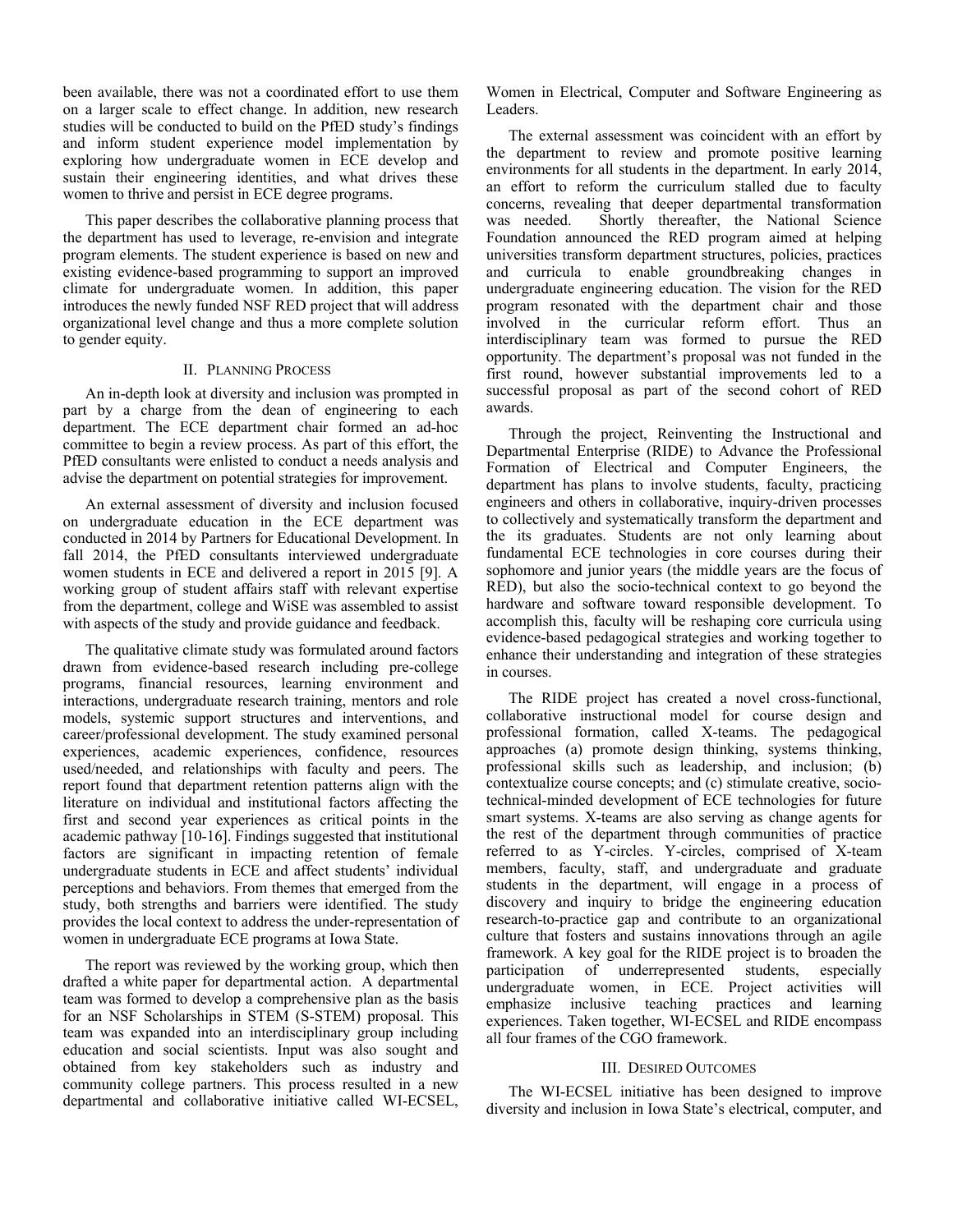software engineering (ECSE) programs; improve educational pathways including transfer transitions from community colleges; provide a supportive and integrated student experience; establish a community of practice for faculty; and use research to inform practice. A specific outcome is increasing the percentage of undergraduate women enrolled in ECSE degree programs at Iowa State from 8% currently to 12% (national average), and longer term to 16% (college average). In terms of baseline data, this means doubling the number of women enrolled from 120 to 240. We will also be tracking retention and graduation rates. Current rates in engineering for selected groups at Iowa State are shown in Table I. The current

1-year retention rate for female students in ECSE majors is 80%; we will target 85%. The 2-year retention rate is 63%; we will target 75%. The desired increase in the 6-yr graduation rate for female students in ECSE majors is from 34% to 60%.

The target rates (taken from the first row in Table I below) represent the positive effect of the WISE learning community and other WiSE program activities on overall female STEM/engineering retention and graduation rates. Ideally, rates for ECSE women participating in the WI-ECSEL initiative will approach the first row of the table. However, these rates reflect persistence across all engineering majors, which allows for greater flexibility than in ECSE majors alone.

**Table I. AVERAGE RETENTION AND GRADUATION RATES IN ENGINEERING BY GENDER FOR STUDENTS WHO START IN ENGINEERING (2000-2012)** 

|                          | 1-Year           | 2-Year           | 3-Year           | 4-Year Grad. | 5-Year Grad. | 6-Year Grad. |
|--------------------------|------------------|------------------|------------------|--------------|--------------|--------------|
|                          | <b>Retention</b> | <b>Retention</b> | <b>Retention</b> |              |              |              |
| <b>Female in WiSE LC</b> | 85%              | 75%              | 74%              | 24%          | 58%          | 62%          |
| <b>F</b> - Other STEM LC | 81%              | 70%              | 67%              | 20%          | 51%          | 54%          |
| <b>Other STEM Female</b> | 75%              | 63%              | 61%              | 17%          | 36%          | 40%          |
| <b>Total STEM Female</b> | 82%              | 71%              | 70%              | 22%          | 52%          | 56%          |
| <b>STEM Male</b>         | 85%              | 76%              | 74%              | 17%          | 48%          | 52%          |
| Total                    | 84%              | 76%              | 73%              | 18%          | 49%          | 53%          |

### IV. INCLUSIVE STUDENT EXPERIENCE MODEL

The student experience model for the WI-ECSEL Initiative is illustrated in Fig. 1. It leverages effective practices by reframing programmatic elements to include the four frames of gender equity in organizations and includes learning communities, leadership and professional development, academic support and advising for the ISU Engineering Basic Program, academic preparation for the ECSE field, and state and national resources for inclusive ECSE career awareness, recruiting and teaching. It includes academic, co-curricular and extracurricular activities linked through the learning community model. Activities address needs identified by WiSE, through the PfED study, and in related literature. Different entry points into the student experience are accommodated to allow flexible pathways for students, including incoming first-year students, undeclared second-year students and community college transfer students. There is a focus on professional and leadership development and engagement throughout the student experience.

WiSE programming is based on established research and forms the foundation for the ECSEL student experience model. Most female and underrepresented minority students indicate that it was the encouragement they received from a role model or teacher that proved to be significant in their decision to enroll and remain in STEM programs. The lack of female role models overall and the opportunity to connect with them reinforces questions female students have about pursuing a STEM degree and whether they will be successful in that pursuit [10, 17, 18]. All WiSE programs have been built upon the philosophy that to increase the participation of women in STEM it is critical for girls and women to connect with other women who are involved with STEM; this role modeling allows women to visualize their ability to pursue and succeed in STEM. WiSE mentoring provides the opportunity for women to see themselves as STEM professionals by connecting with other women in STEM.

Extracurricular activities, like the Student Role Model Program and Taking the Road Less Traveled, are essential components of gender equity. These out of school activities provide pre-college girls with experiential learning and investigative opportunities in academic areas that are not part of the regular school day. Involving ECSE students as Student Role Models, highlighting the success of faculty and students, and using hands-on activities focused on computing that show how these fields can make a difference in the world help shape interest and confidence in STEM courses and careers [19] [20].

At the undergraduate level, quantitative evidence supports Tinto [21] and Seymour and Hewitt's [10] qualitative results that there are gender differences in the reasons students leave their majors. Women are more likely to leave voluntarily due to social forces, and males, due to poor academic performance. The WiSE learning communities work to reduce these social forces through various academic, social and leadership programs within the community [11, 22, 23]. For example, leadership development programs focus on having women understand the underlying systemic effects of gender in organizations and not that women are somehow deficient. Programs center on how to handle gendered situations that may inhibit their ability to be successful and not on how to conform to traditional models of leadership. Further, participation in service-learning courses also increases retention rates for firstyear students, providing an option for students who cannot participate in a residential program [24]. Beyond the first year, females show a higher risk of leaving engineering in semesters 3 to 5 than males, while the risks are similar during other semesters [25]. Therefore programming during the first three semesters is critical for retention of female STEM students.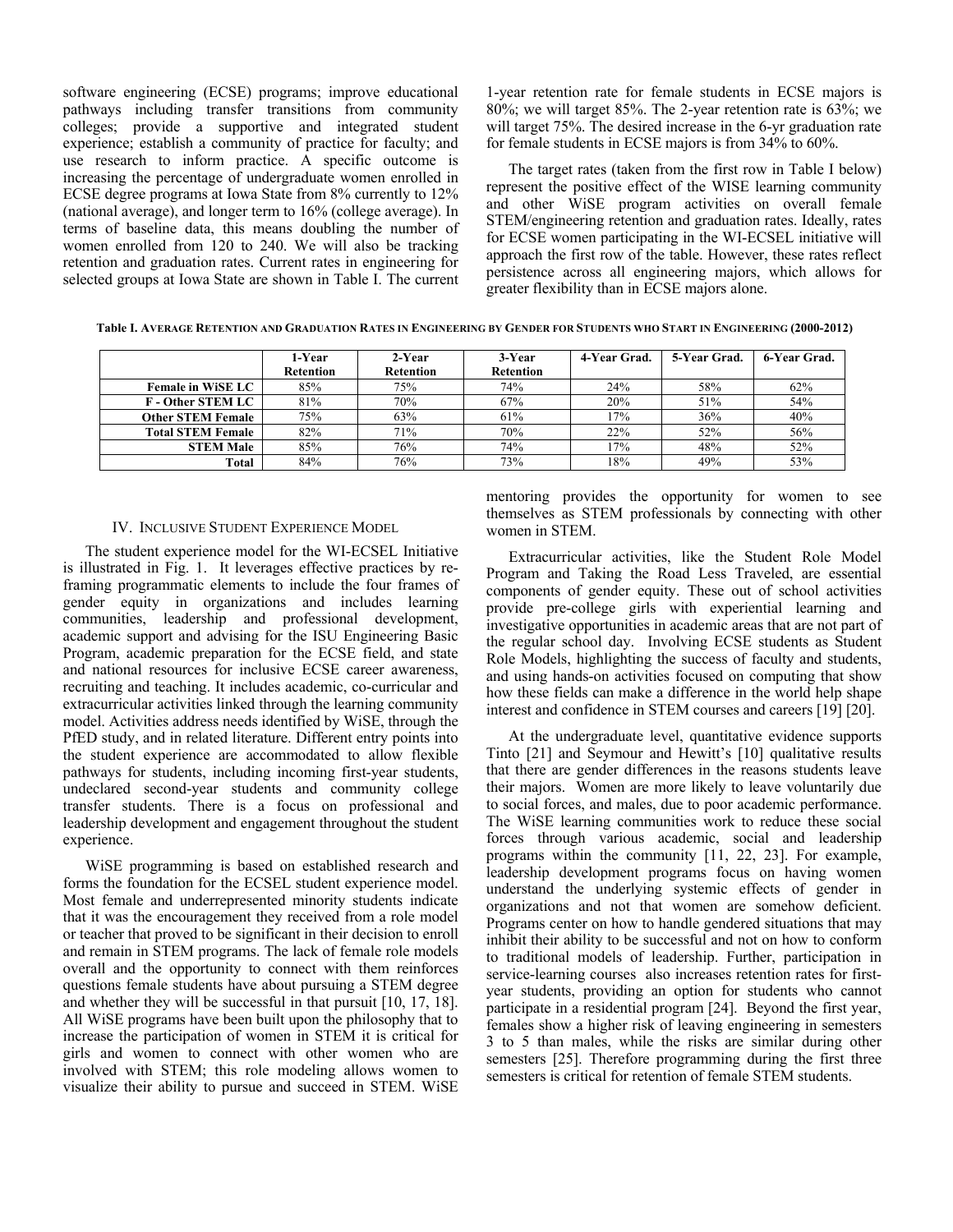



Abbreviations— DMACC: Des Moines Area Community College, KCC: Kirkwood Community College, ECSEL: Electrical, Computer and Software Engineers as Leaders, LC: learning community, ECSE: Electrical, Computer and Software Engineering, ISU: Iowa State University, ECPE: Electrical and Computer Engineering Department, WiSE: Program for Women in Science and Engineering, NCWIT: National Center for Women and Information Technology, TAI: Technology Association of Iowa, E-APP: Engineering Admissions Partnership Program, TRLT: Taking the Road Less Traveled, SWE: Society of Women Engineers

Findings from an ISU/DMACC NSF STEP project showed that participating in multiple learning communities was especially effective for women students in engineering (e.g., both WiSE and major-specific learning communities). This effect was determined using Kaplan-Meier survival estimates of the survival function, which compares the probability of different sets of students being retained in successive academic terms. The data show that women participating in more than one learning community are significantly more likely to be retained than are women participating in one or no learning communities [26].

While there is extensive literature on "transfer shock" or the decrease in students overall GPA when transferring institutions, there is less research on the effective practices to reduce transfer shock, the needs of transfer students, or the underlying characteristics of successful inter-institutional partnerships. Assessment from the ISU/DMACC NSF STEP project showed that participants in the Engineering Admissions Partnership Program (E-APP) have significantly increased first-year retention rates over non participants [26-30]. E-APP is a key program element that integrates community college and transfer students into the ECSEL student experience. It is designed to give Iowa community college transfer students multiple contact points and resources to enhance the transition to ISU. Iowa community college students who are taking courses that lead to transfer can enroll in ISU's APP, and those interested in engineering are automatically in E-APP. Students are paired up

with an ISU adviser to help with transfer processes. E-APP promotes networking with students and staff via social media and campus events, including the engineering career fair. Building on the success of E-APP, transfer women participating in a visit day while still enrolled at the community college provides those students with a network of support at both their community college and at ISU through mentoring and the development of professional skills.

The ECSEL student experience model also provides opportunities for interactions with faculty mentors through departmental programming. As shown in Fig. 1, the ISU ECPE curricula include required courses such as ENGR 101 (orientation), CPRE 294 and CPRE 394, which include meetings with faculty mentors who provide professional and career guidance to students. In ENGR 101, small groups of students take an assigned professor to lunch (paid for by the department). This "take a professor to lunch" program has proven to be very useful in connecting students with at least one faculty member early on. The focus of CPRE 294 is on engineering practice, contemporary issues, and research opportunities in the department. The focus of CPRE 394 is on career guidance, professionalism and ethics, and portfolio development.

ECSEL program elements shown in Fig. 1 are described below.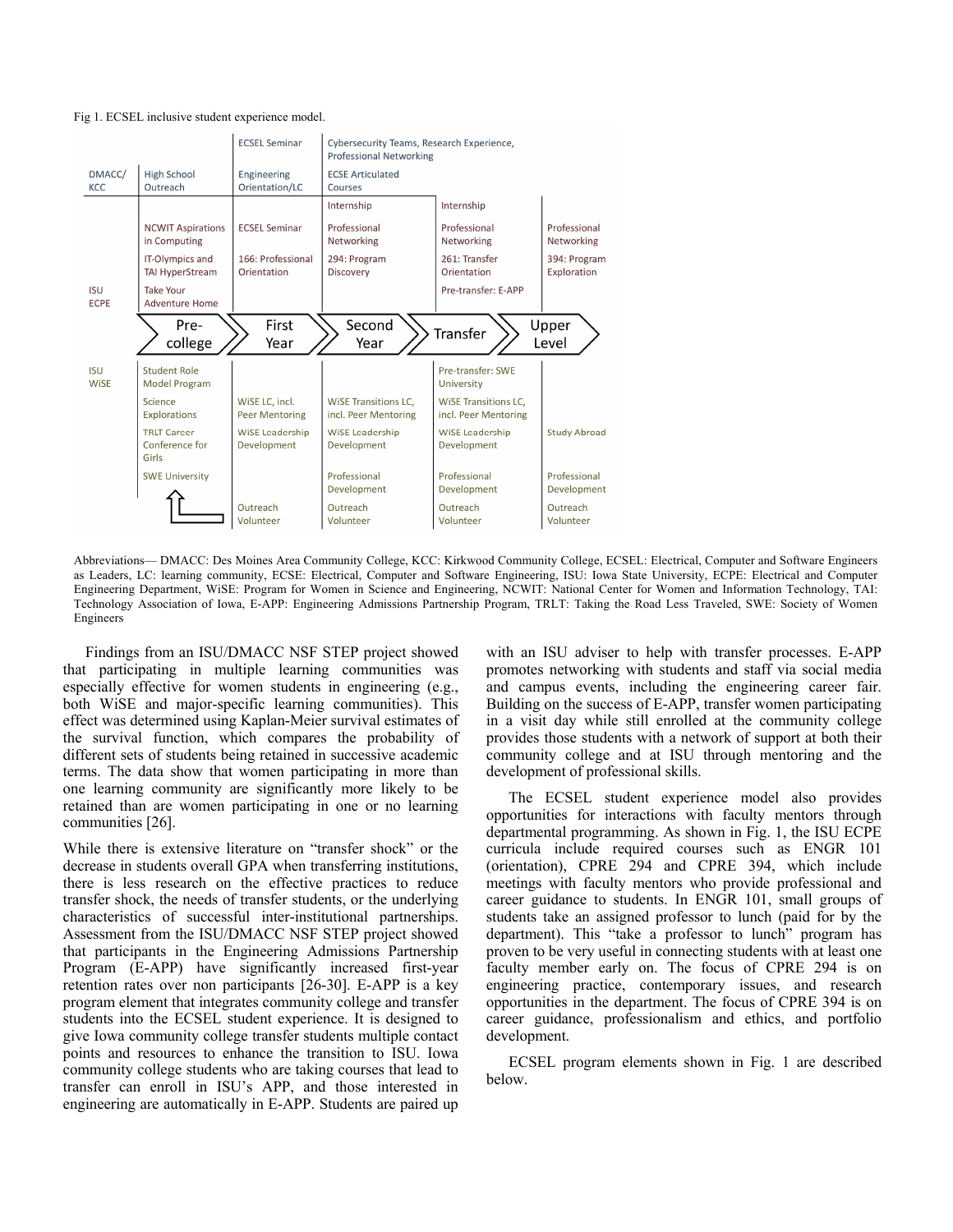*A. ISU Program for Women in Science and Engineering (WiSE)*

*1) Pre-College Programming* 

**Student Role Model (SRM) Program**: The SRM program excites pre-college students about science and engineering through hands-on activities facilitated by ISU undergraduate women in STEM majors. Teachers from across the state access the SRM program through the WiSE website and select from over 100 STEM activities that align with the educational goals of the Iowa Core Curriculum.

**Science Explorations**: Through Science Explorations, students studying in STEM gain leadership experience by planning, organizing and facilitating a 4-week after school camp for girls each semester to stimulate interest and excitement for STEM fields.

**Taking the Road Less Traveled (TRLT) Career Conference**: One-day conferences provide 2400 attendees in grades 6-12 each year the opportunity to explore STEM careers, interact with females employed in STEM careers, participate in hands-on activities, and experience a college campus.

**SWE University**: SWE U. is a collaborative outreach event with the SWE student organization, College of Engineering, and WiSE. During the two-day experience, SWE U. participants explore campus, learn about engineering disciplines, connect with current students, network with other SWE U. participants, and stay overnight in an Iowa State residence hall. The event concludes with a dinner in which SWE U. participants and their parents visit with engineering faculty and staff.

## *2) Undergraduate Programming*

**WiSE Learning Communities**: WiSE LCs offer living and learning opportunities for women majoring in STEM (375 firstyear students in FY15). Each WiSE floor is comprised of 22-25 women in STEM majors and is led by a peer mentor. Peer mentors are upper-division STEM students who help first-year students transition to college. Peer mentors play a vital role in the planning and implementation of activities for their mentees and also refer them to applicable campus resources

**WiSE Transitions Learning Communities**: Students participating in "transition" learning communities focus on personal, professional, and leadership development while continuing to create community with other women in STEM. WiSE offers a one-credit success seminar each fall that helps students develop the skills necessary to be prepared for leadership roles on campus as well as internships. Additionally, students participate in a variety of career programs throughout the year including job shadows, mock interviews, career fair prep, resume workshops, and other networking events. Peer mentors meet with their mentees both individually and during larger group programs and events.

**Academic Support**: Together with the College of Engineering, WiSE has offered free tutoring. In addition, WiSE study groups facilitated by Academic Success Center tutors are available in the residence halls.

**WiSE Leadership Development**: Leadership development is an important component of the WiSE learning community experience through a variety of workshops and seminars focused on professional, academic, and leadership development. The WiSE program uses Gallup's StrengthsQuest<sup>™</sup> which can help students understand how to apply their talents to the choices they make in their academic, career and personal lives. WiSE hosts fall retreats for first-year students; second-year and transfer students continue their strengths journey through their individual learning communities. The signature leadership program is an annual one-day spring leadership conference. Students engage in sessions that build awareness of assumptions that drive behavior and how to identify gendered differences and situational strategies to use when encountered. Topics include: unconscious bias, stereotype threat, micro-aggressions/microinequities, the impostor syndrome, and becoming confident leaders. Additionally, students participate in panels and networking activities with industry professionals and ISU faculty.

CLPS 270, Community Leadership and Public Service, is an introductory leadership course that provides students with an understanding of effective leadership practices and information about campus opportunities. Students are expected to connect course content to their own lives and to become engaged in campus activities where they can apply what they learn.

**Professional Development**: WiSE hosts graduate school panels, networking events, and a variety of workshops to enhance resumes, networking, interviewing skills, and career fair preparation

**Outreach Volunteering**: WiSE Ambassadors are a small group of students who volunteer to assist WiSE by connecting with high school students during the recruitment process.

**Study Abroad**: WiSE provides women studying in STEM fields the opportunity to travel abroad during spring break and participate in a 3-credit course where they analyze issues facing women in STEM internationally. While abroad, participants tour science and engineering facilities, meet students and professionals, and engage in the culture of the destination.

## *B. Department of Electrical and Computer Engineering (ECPE)*

## *1) Pre-College Programming*

**ECPE Take Your Adventures Home** [31]: TYAH is an outreach program that pays transportation costs for ECSE students to go back to their hometown high school to share their ISU ECSE "adventure" with students, teachers, and counselors.

**IT-Olympics and TAI HyperStream** [32] [33]: IT-Adventures is an innovative program that is dedicated to increasing interest in and awareness of technology among high school students through inquiry-based learning focused on four content areas: Cyber Defense, Game Design Programming, Robotics, and Multimedia. The basis of the program is the formation of HyperStream Clubs in high schools across Iowa. HyperStream is a technology career awareness program of the Technology Association of Iowa (TAI). The capstone event for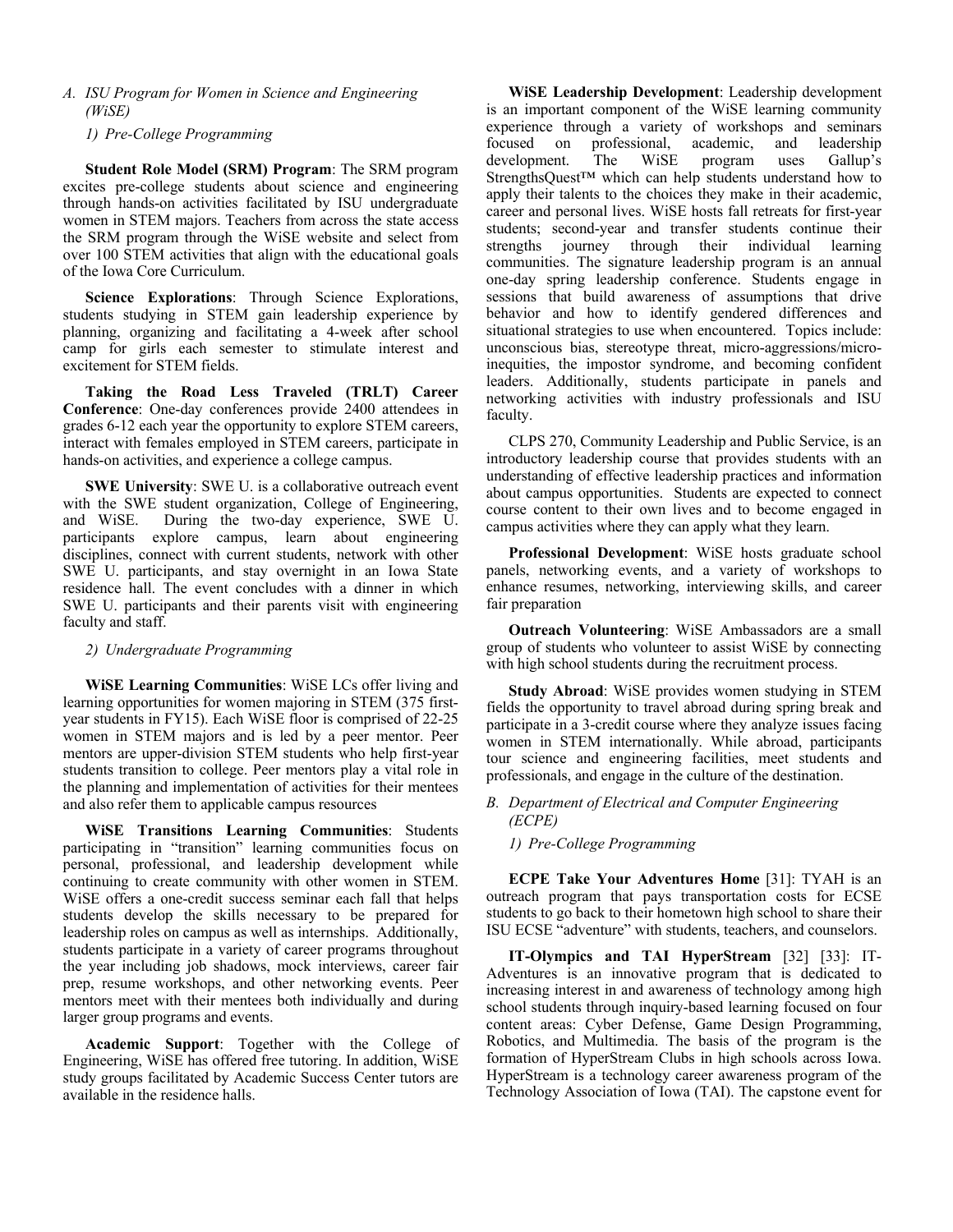students who participate in IT-Adventures is a two-day competition called IT-Olympics on the ISU campus.

**NCWIT Aspirations in Computing** [34]: ISU is a member of the NCWIT Academic Alliance and administers the statelevel NCWIT Aspirations in Computing Award program for high school women who are active and interested in computing and technology. Affiliate award winners receive recognition at an award ceremony held alongside IT-Olympics.

## *2) Undergraduate Programming*

**ECPE Learning Communities**: ECSE students can participate in the CprE LC or EE LC (as well as the WiSE LC), which provide various academic, social and professional support.

**Professional/Engineering Orientation (CPRE/EE 166)**: This 1-credit required seminar introduces students to ECSE professions and career options, departmental rules, advising center, degree requirements, program of study planning, student organizations, and portfolios.

**Career Awareness and Guidance (CPRE/EE 294/394):**  These required courses include meetings with faculty mentors.

**Professional Networking**: Women students in ECSE have an opportunity to travel to professional meetings, such as the Grace Hopper Conference, SWE Conference, Women in Cybersecurity Conference, etc.

**Digital Women Student Organization**: Digital Women [35] is a community of women dedicated to encouraging, supporting and retaining women in Computer Science, Software Engineering, Electrical Engineering, and Computer Engineering at Iowa State.

**ECSE Articulated Courses at CCs**: ISU defines a set of courses common to all engineering curricula, called the Engineering Basic Program. Studies via the ISU/DMACC NSF STEP project have shown increased transfer student success related to Engineering Basic Program performance [36-38].

**Engineering Admissions Partnership Program (E-APP)**: Studies of E-APP have shown increased transfer student success [39].

**Transfer Orientation (CPRE/EE 261)**: This 1-credit required seminar introduces transfer students to the College of Engineering and ECSE professions. It provides information about university, college and department policies, procedures, and resources.

#### V. SUMMARY

The WI-ECSEL Initiative is in the early stages of implementation. An NSF S-STEM proposal was submitted and is pending, which would support scholarships for low-income, academically talented, diverse students participating in the ECSEL student experience. It would also support two complementary research studies to explore how young women in ECSE develop and sustain their engineering identities, and what drives these women to thrive and persist in ECSE degree programs.

Implementation of the ECSEL student experience is proceeding using program elements from the department and WiSE. Implementation is focused on:

- Providing a positive and coordinated student experience;
- Emphasizing evidence-based practices to support diverse students;
- Increasing student-faculty interaction;
- Promoting collaborative structures across units to effectively and efficiently support students;
- Enhancing student professional identity as an ECS engineer;
- Increasing student motivation, satisfaction and retention; and
- Improving messaging and marketing to prospective students.

Additional longer-term benefits of the initiative are partnerships with community colleges, industry, diversity programs, and researchers to broaden participation of women in ECS engineering majors; education pathways through the community college into four-year ECS engineering programs; diverse workforce development in ECS engineering fields; and understanding of and engagement with ECS engineering by prospective students, parents, and teachers.

We envision that the student experience model in ECSEL will be adaptable by other departments and provide a template for collaboration and integration of program elements. The ECSEL initiative will be evaluated as it moves forward and results will be shared. The initiative resulted from a focused, collaborative planning process that matured over time and has leveraged various opportunities.

#### VI. REFERENCES

- [1] B. L. Yoder, "Engineering by the Numbers," ASEE, 2016.
- [2] Partners for Educational Development, 2015. [Online]. Available: http://www.partnersforedu.org.
- [3] D. Jiles, M. Shelley, S. Rajala, D. Rover, and J. Zambreno, "IUSE/PFE:RED: Reinventing the Instructional and Departmental Enterprise (RIDE) to Advance the Professional Formation of Electrical and Computer Engineers, Award Abstract #1623125," National Science Foundation, 14 June 2016. [Online]. Available: http://www.nsf.gov/awardsearch/showAward?AWD\_ID=1623125.
- [4] Deborah Kolb, Joyce K. Fletcher, Debra Meyerson, Deborah Merrill-Sands, and Robin Ely, "Making Change: A Framework for Promoting Gender Equity in Organizations," *CGO Insights,* no. No. 1, October 1998.
- [5] "A Framework for Promoting Gender Equity in Organizations," 31 March 2015. [Online]. Available: https://www.wepan.org/news/224377/A-Framework-for-Promoting-Gender-Equity-in-Organizations.htm. [Accessed July 2016].
- [6] "Program for Women in Science and Engineering Annual Report, 2014- 2015," 2015. [Online]. Available: http://www.wise.iastate.edu/annualreport.html.
- [7] L. L. Chrystal, "Growing wiser with time: The women in science and engineering living and learning community at Iowa State University," Women in Engineering ProActive Network, 2007.
- [8] Robyn Cooper and Carol Heaverlo, "Problem Solving And Creativity